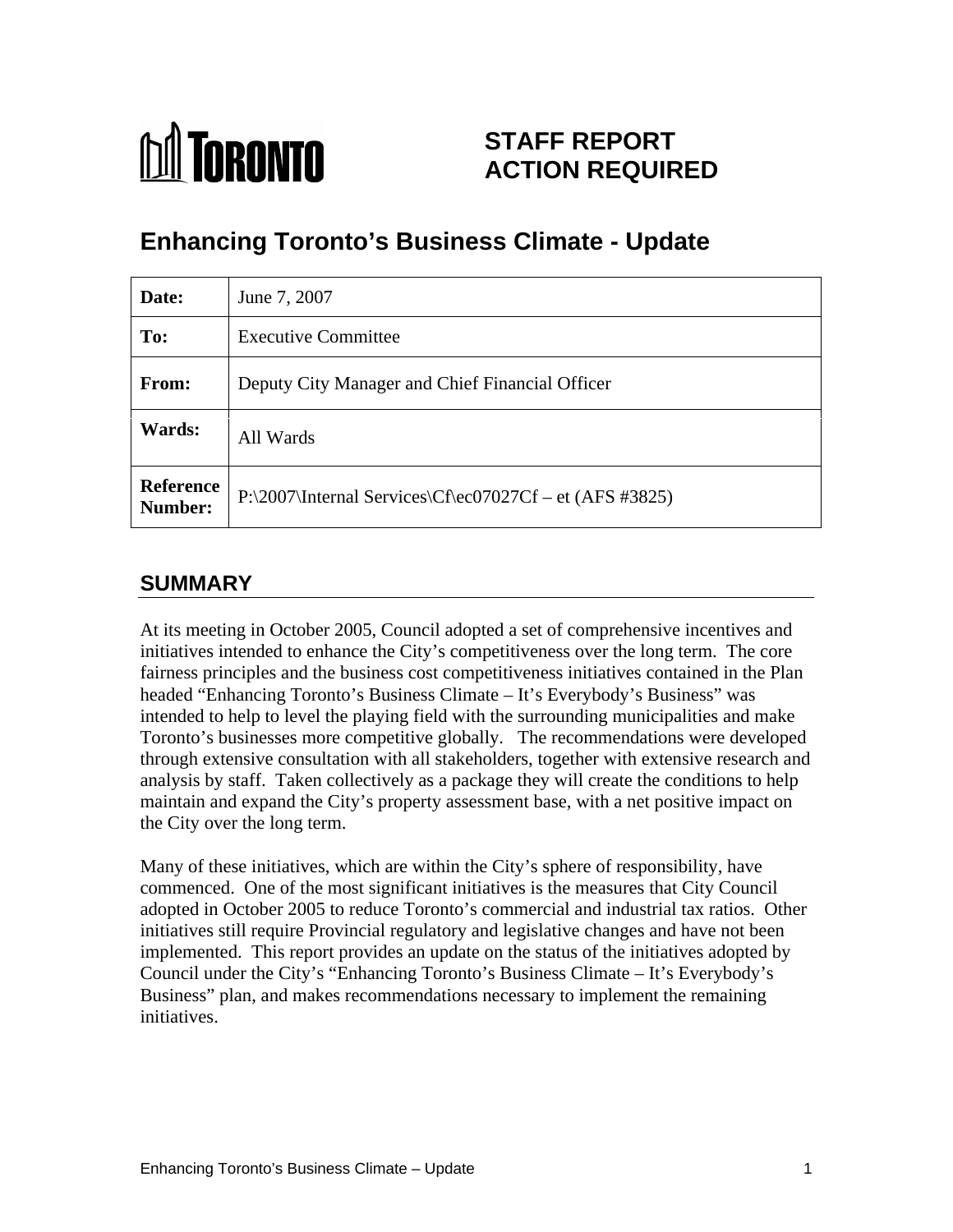# **RECOMMENDATIONS**

The Deputy City Manager and Chief Financial Officer recommends to Council that:

- 1. Recommendation (4) of the report "Enhancing Toronto's Business Climate It's Everybody's Business" adopted by Council on October 26, 27, 28 and 31, 2005, be deleted and replaced by the following:
	- (4) (i) Council approve a program, for the taxation years 2008 to 2015, to provide property tax relief for the residual commercial class (consisting of all commercial properties which are not in any other optional commercial property class), in accordance with the following:
		- (a) Subject to the regulation requested by Recommendation (2) below being filed by the October, 2007 Council meeting, Council adopt the residual commercial class for the 2008 to 2015 taxation years;
		- (b) If the regulation requested by Recommendation (2) below has not been filed by the October, 2007 Council meeting, Council adopt the Large Office Buildings property class, the Parking Lots property class, the Large Shopping Centres property class, and the Large Sports Facilities property class, resulting in the balance of commercial properties essentially being the residual commercial class;
		- (ii) Council endorse two bands of assessment of property for the purposes of facilitating graduated tax rates for the residual commercial class;
		- (iii) Council endorse an accelerated phase-in over a maximum 8-year period, commencing in 2008, to reduce the target tax ratio for the first band of assessed value in the residual commercial class to 2.5-times the municipal residential tax rate by 2015;
		- (iv) The maximum tax ratios for the first band of assessment of the residual commercial class be as set out in Column II below, and the maximum tax ratio for the second band of assessment be as set out in Column III:

| Column I | Column II                         | Column III                |
|----------|-----------------------------------|---------------------------|
| Tax Year | $\perp$ Maximum Tax Ratio – First | Maximum Tax Ratio -       |
|          | <b>Band of Assessment</b>         | Second Band of Assessment |
| 2008     | 3.41                              | 3.55                      |
| 2009     | 3.28                              | 3.46                      |
| 2010     | 3.15                              | 3.38                      |
| 2015     |                                   | 3.0                       |
| 2020     |                                   |                           |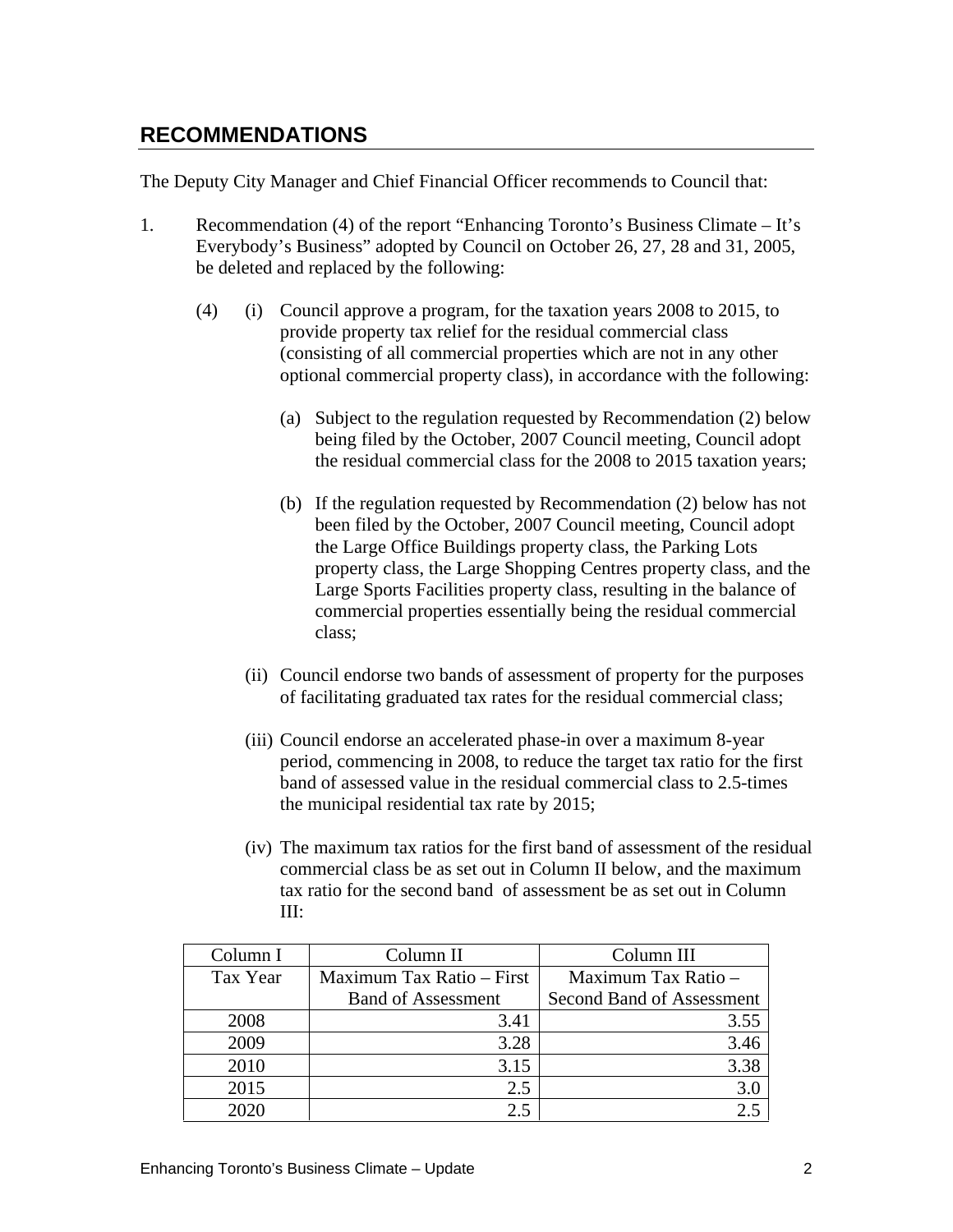- (v) The assessed value threshold for the bands of assessment for the residual commercial class be initially established for the 2008 taxation year at \$1,000,000 assessed value, and that the Deputy City Manager and Chief Financial Officer be directed to report annually thereafter on the threshold for the bands of assessment as part of the annual tax levy report;
- 2. The Minister of Finance be requested to file a regulation to create the residual commercial class, as an optional class which municipalities may chose to adopt, and consisting of all commercial properties which are not in any other optional commercial property class;
- 3. Recommendation (6)(a) of the report "Enhancing Toronto's Business Climate It's Everybody's Business", adopted by Council on October 26, 27, 28 and 31, 2005, be deleted and replaced by the following:
	- $6(a)(i)$  Conditional upon the Province implementing new classes for all new commercial and industrial development for 2008, a City program be approved, commencing in 2008, to provide for a lower municipal tax rate to apply for all new non-retail office and hotel development, and expansions of 50% or more in gross floor area related to non-retail office and hotel uses, with such a lower tax rate being based on a tax ratio of 3.0 times the residential rate, and determined from the time the Occupancy Permit is issued, and that this target ratio be reviewed in five years time  $(2012);$
	- (a)(ii) The Province be again requested to grant the City the authority to establish lower tax rates for a limited time period for new or expanded non-retail office, hotel and industrial properties described above;
- 4. The Province of Ontario be requested to accelerate the business education tax rate reductions for the City of Toronto announced as part of the March 22, 2007 Provincial Budget, by basing the reduction on the difference between Toronto's current commercial and industrial education tax rates and the target rate of 1.6% and by phasing-in the reduction in equal instalments over seven years (2008- 2014);
- 5. The Province of Ontario be again requested to grant the City the authority to exclude any commercial (including neighbourhood retail), industrial, or multiresidential property from any capping or clawback of taxes once such a property reaches its full-CVA level of taxation, regardless of any future reassessment;
- 6. The Province of Ontario be again requested to grant the City the authority provide a program to provide for the abatement of property taxes related to the vacant portion of new office construction during the initial lease-up period, for a period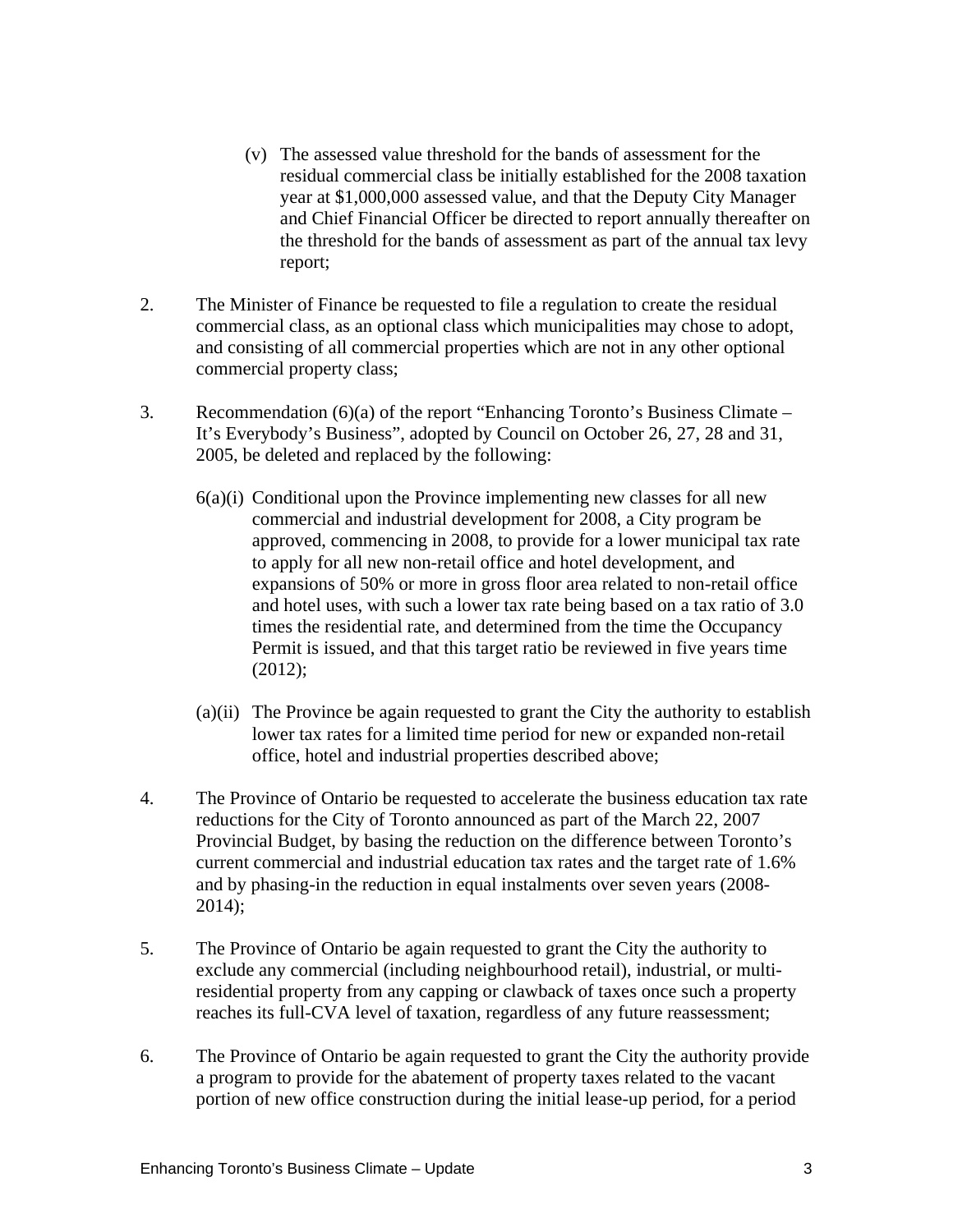not to exceed two years on that portion that remains vacant from the time that the occupancy permit was issued.

### **Implementation Points**

City staff have been in constant communication with staff of the Ministry of Finance regarding impediments to implementing all of the aspects of the Plan. This report makes minor amendments and recommendations necessary to move forward.

## **Financial Impact**

There is no financial impact beyond what has already been approved by Council by adoption of the 2005 'Enhancing Toronto's Business Climate – It's Everybody's Business' initiative. That report indicated the property tax initiative to provide relief to a new neighbourhood retail property tax class would have an estimated budgetary impact estimated at \$4 million in each of the years 2007-2015 inclusive. The amendment made by Recommendation (1) of this report would have an estimated budgetary impact in 2008 in the order of magnitude of \$4 - \$5 million.

# **DECISION HISTORY**

At its meeting on October 26, 27, 28 and 31, 2005, during consideration of Clause 1 of Policy and Finance Committee and Economic Development and Parks Committee Joint Report 1 headed "Final Recommendations - Enhancing Toronto's Business Climate – It's Everybody's Business", Council adopted the action plan contained in the staff report intended to help Toronto compete both globally and locally. The plan made 12 recommendations, including shifting some of the property tax burden away from businesses, and creating a Mayor's Economic Competitive Advisory Committee dedicated to improving the business climate in Toronto. A copy of this plan can be obtained at:

<http://www.toronto.ca/legdocs/2005/agendas/council/cc051026/pofedp2rpt/cl001.pdf>

# **ISSUE BACKGROUND**

A number of the recommendations contained in the plan required, if not otherwise provided for in the new City of Toronto Act, securing the legal authority from the Province necessary to implement those recommendations. Other recommendations for which authority is already provided for in existing legislation, or are a matter of Council policy, have already been implemented.

This report identifies impediments for those action items in the plan not yet implemented, and makes recommendations necessary to move forward.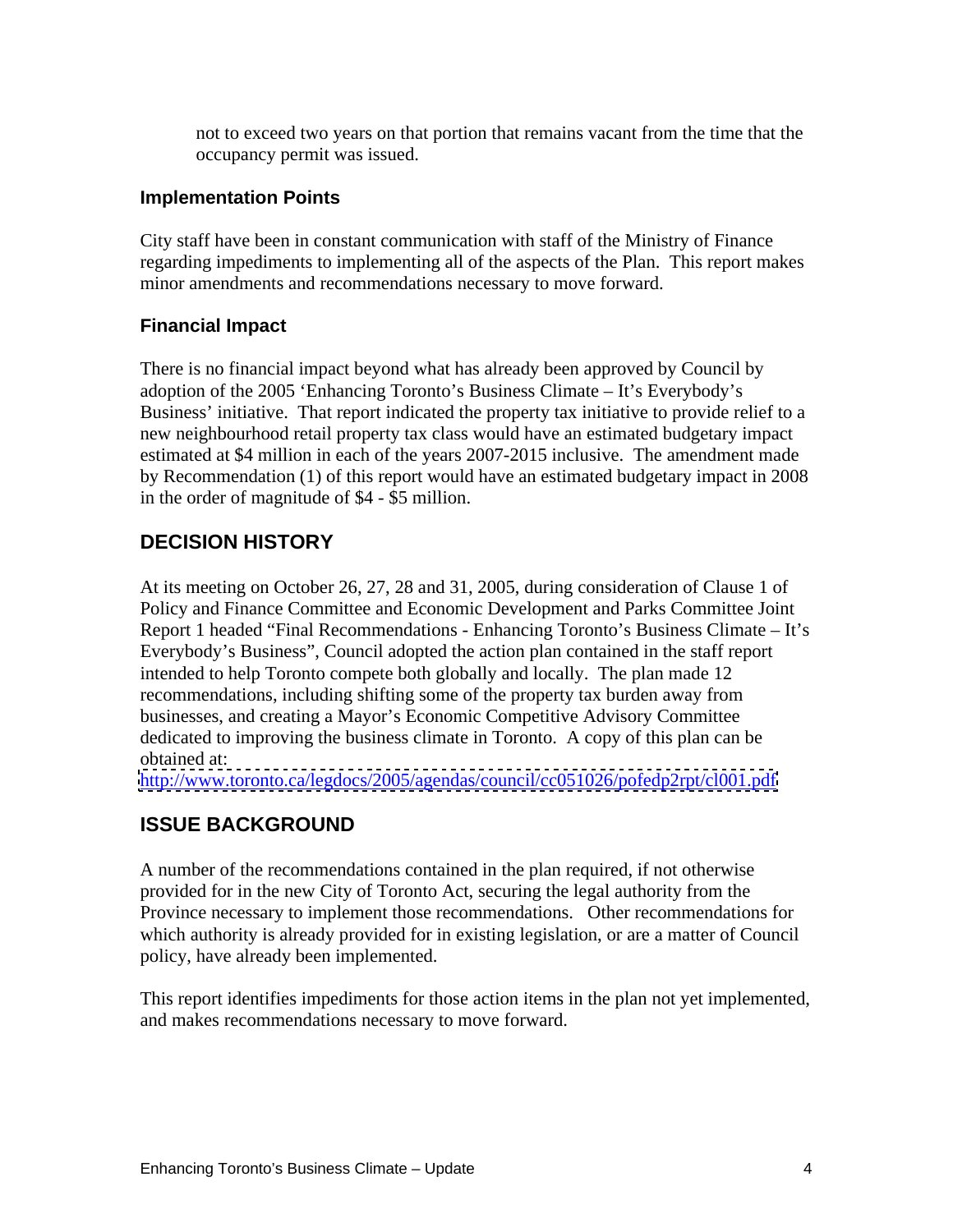# **COMMENTS**

The Enhancing Toronto's Business Climate report recommended a set of comprehensive incentives and initiatives intended to enhance the City's competitiveness over the long term. Toronto, while a competitive place to do business internationally, has been losing employment to the surrounding regions, with negative implications to fiscal sustainability, environmental responsibility, and social equity.

The core property tax fairness principles and the business cost competitiveness initiatives, which were developed through extensive consultation with all stakeholders, are intended to level the playing field with the surrounding municipalities and to help make Toronto's businesses more competitive nationally and internationally. Stakeholders, including residential ratepayers have recognized that the best long-term strategy to keep residential taxes down is to maintain a strong commercial and industrial tax base.

The 12 recommendations in Enhancing Toronto's Business Climate, while individually may not make a significant impact, taken collectively together as a package are intended to create the conditions to help maintain and expand the City's property assessment base, with a net positive impact on the City over the long term, as directed by one of Council's priorities – to enhance Toronto's business climate.

There are some indications that these measures are beginning to make a difference. Strong growth in downtown Toronto office employment in the last 3 years has created the conditions that have allowed three major new downtown towers to start construction that will see the addition of over 3 million square feet of Class A office space to the central area.

Cadillac Fairview (Royal Bank) building, 155 Wellington St W at Simcoe

- 1.2 million sq ft, 43 storeys<br>• \$400 Million
- 

Telus Tower, 25 York St

- 780,000 sq ft, 30 storeys
- \$250 Million

- Bay Adelaide Centre (KPMG is lead tenant), 333 Bay St<br>
1.1 million sq ft, 50 storey office tower + 2 other buildings (1 office & residential; 1 hotel & residential)
	- \$290 Million

How much Enhancing Toronto's Business Climate contributed to the decisions to construct these towers is not clear, but it is important to note that even small differences in expectations about future costs and revenues can have a big impact on the decision to invest in long-lived assets like major office towers. For this reason it is very important to demonstrate to the investment community that the City's resolve to enhance Toronto's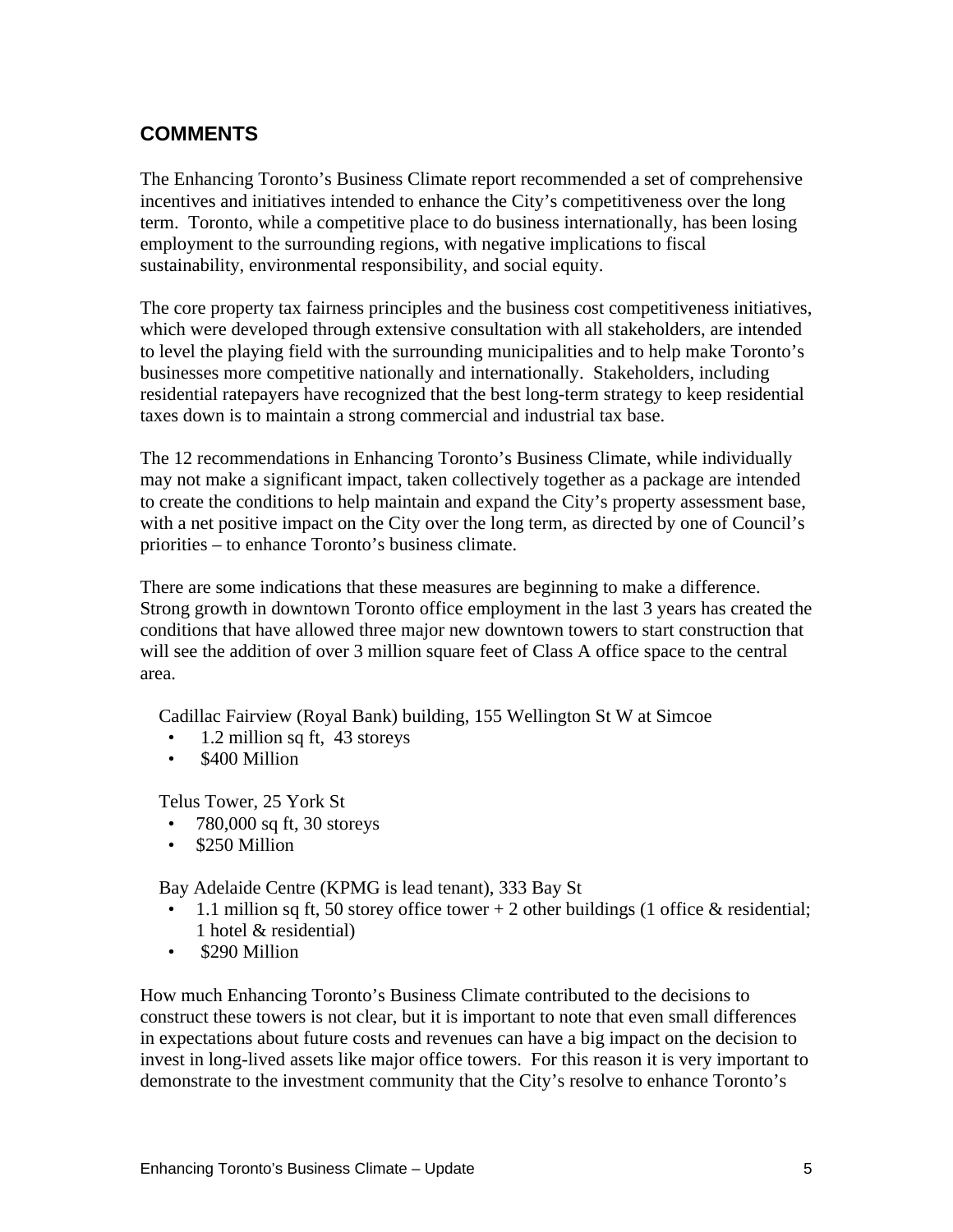business climate was not a short-lived gesture, but is a fundamental principle to which the City remains committed.

This tentative recovery in the market for downtown office space is not, however, yet matched across the rest of the city. Manufacturing, which has been struggling to adjust to a Canadian dollar that seems to be moving closer to parity with the U.S. dollar, continues to shed jobs in the City at an annual rate of about 7,000-8,000 jobs per year. Additional strategies and incentives, including those recommended in this report, will be required to retain and attract jobs within the City and achieve our Official Plan employment targets.

Chart 1 below presents a summary description of the plan and the current status of each of the recommendations. The section following the chart provides comments on the status of the recommendations.

| <b>Initiative</b>                                      | Recommendation                                                                                                                                                                                                      | <b>Status</b>                                                                                                                                                                                                                                                       |
|--------------------------------------------------------|---------------------------------------------------------------------------------------------------------------------------------------------------------------------------------------------------------------------|---------------------------------------------------------------------------------------------------------------------------------------------------------------------------------------------------------------------------------------------------------------------|
| (A) Property Tax Fairness Initiatives:                 |                                                                                                                                                                                                                     |                                                                                                                                                                                                                                                                     |
| 1. Correcting the<br>imbalance in Tax<br><b>Ratios</b> | Establish tax ratio target of 2.5-times residential<br>within 15-years; fund by 0.3% 'Policy' annual tax<br>shift from non-residential to residential (approx. \$6<br>per year increase for the average household). | <b>Implementation commenced.</b>                                                                                                                                                                                                                                    |
| <b>Tax Fairness</b>                                    | 2. Business Education   Request Province to reduce Toronto's business<br>education tax (BET) rates to average of GTA.                                                                                               | <b>Proposed to commence starting</b><br>2008 - Province has announced 7-<br>year plan to phase-in BET<br>reductions for municipalities above<br>the provincial average, commencing<br>2008, with potential savings for<br>Toronto's businesses of \$231<br>million. |
| 3. Capping and<br><b>Clawback</b>                      | Accelerate phase-out of capping by adopting 5%<br>cap based on CVA taxes; funding from within each<br>property class;<br>Once a property reaches its full-CVA level of<br>taxation, stays at CVA                    | <b>Implementation commenced.</b><br><b>Not commenced - Provincial</b><br>legislation still required.<br>Recommended action contained in<br>report.                                                                                                                  |

### **Chart 1 - Enhancing Toronto's Business Climate Recommended Action Plan and Status**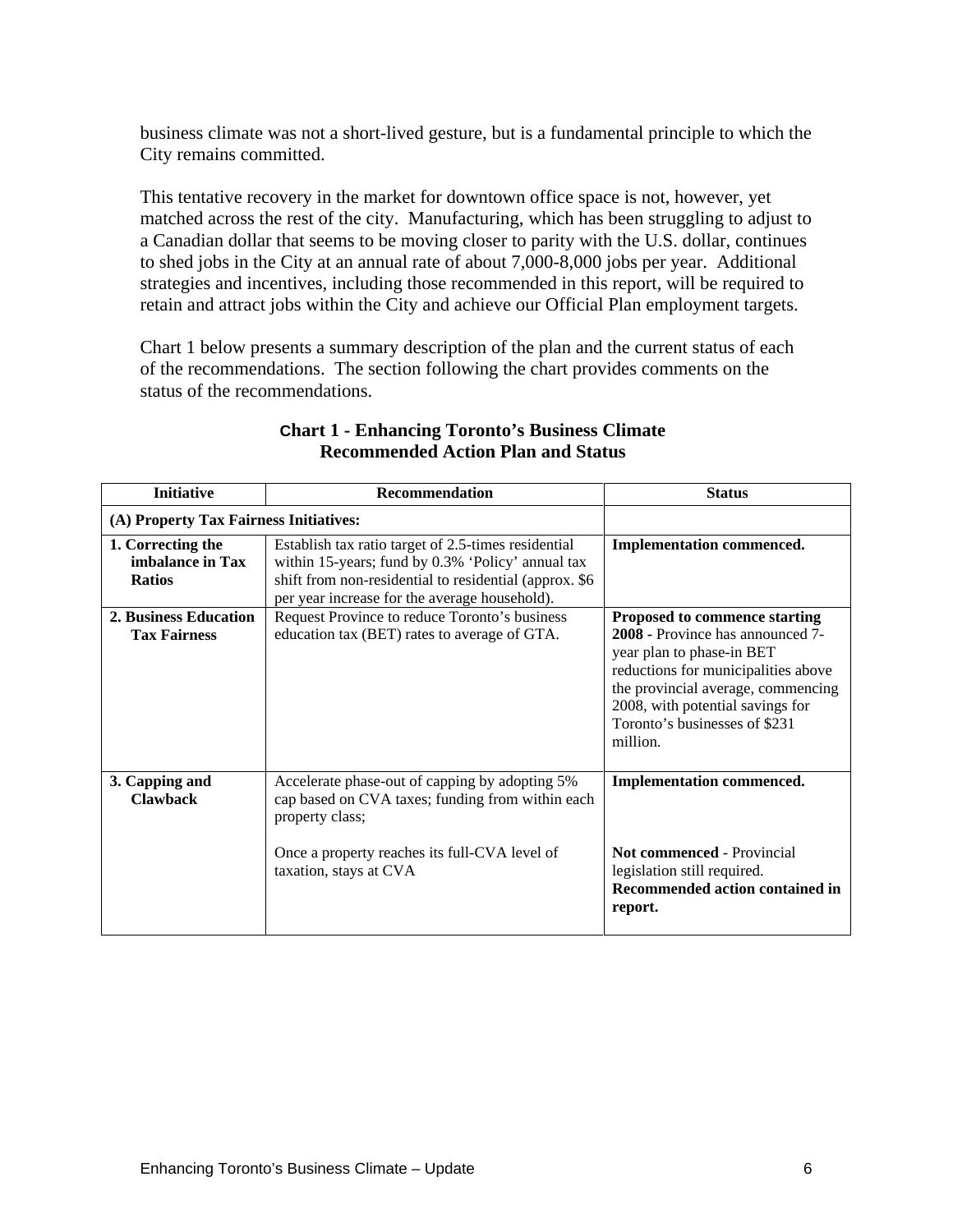| <b>Initiative</b>                              | Recommendation                                                                      | <b>Status</b>                                                              |
|------------------------------------------------|-------------------------------------------------------------------------------------|----------------------------------------------------------------------------|
| 4. Protection for                              | Request Province to create separate class; City to                                  | Not commenced -Requires both                                               |
| Neighbourhood                                  | accelerate municipal tax reduction to 2.5-times                                     | Provincial regulatory changes to                                           |
| Retail                                         | residential over 10-years, versus 15-years for rest                                 | allow creation of such property class                                      |
|                                                | of commercial; funded from general revenues.                                        | and MPAC to identify and reclassify<br>properties as neighbourhood retail. |
|                                                |                                                                                     | Defining eligible properties                                               |
|                                                |                                                                                     | continues to be problematic.                                               |
|                                                |                                                                                     | <b>Recommended action contained in</b>                                     |
|                                                |                                                                                     | report.                                                                    |
|                                                |                                                                                     |                                                                            |
| 5. Property Tax                                | Implement tax rebate program eligible heritage                                      | Implemented.                                                               |
| <b>Rebate for</b>                              | properties, provide 40% tax rebate to maximum of                                    |                                                                            |
| Heritage                                       | \$500,000 per property, funded from general                                         |                                                                            |
| <b>Properties</b>                              | revenues.                                                                           |                                                                            |
|                                                |                                                                                     |                                                                            |
|                                                |                                                                                     |                                                                            |
| (B) Business Cost Competitiveness Initiatives: |                                                                                     |                                                                            |
| 6. Lower tax rate for                          | For new non-retail office and hotel, provide 5-year                                 | Not commenced -Requires                                                    |
| new office, hotel                              | tax advantage (e.g. tax rate of 3.38-times                                          | Provincial regulatory changes to                                           |
| and industrial<br>development                  | residential if constructed in 2006, for 5-year<br>period);                          | allow creation of such property class<br>and MPAC to identify new property |
|                                                |                                                                                     | developments eligible for this class.                                      |
|                                                | For new industrial construction, provide tax rate of                                | Recommended action contained in                                            |
|                                                | 2.5-times residential to the year 2020 (up to a 15-                                 | report.                                                                    |
|                                                | year property tax advantage).                                                       |                                                                            |
|                                                |                                                                                     |                                                                            |
| 7. Tax abatement for                           | Provide 100% vacancy rebate (verses existing                                        | Not commenced -Requires                                                    |
| vacant portion of                              | requirement of 30%), of property taxes, for up to a                                 | Provincial legislative changes.                                            |
| new office during<br>initial lease-up          | two-year period, so long as portion remains vacant                                  | Recommended action contained in<br>report.                                 |
| period                                         |                                                                                     |                                                                            |
| 8. Expand Tax                                  | Chief Financial Officer, General Manager of                                         | Commenced.                                                                 |
| <b>Increment</b>                               | Economic Development, and Chief Planner to                                          | Scarborough, North York,                                                   |
| <b>Equivalent Grant</b>                        | review feasibility of expanding the Tax Increment                                   | Etobicoke, and Yonge-                                                      |
| program in                                     | Equivalent Grant program in Community<br>Improvement Plan Areas to protect selected | Eglinton Centres have been<br>designated as Community                      |
| <b>Community</b><br><b>Improvement Plan</b>    | employment areas, and report back.                                                  | <b>Improvement Project Areas</b>                                           |
| Areas to protect                               |                                                                                     | ("CIPAs"), and staff directed to                                           |
| selected                                       |                                                                                     | community engagements, including                                           |
| employment areas                               |                                                                                     | consideration of the use of TIEG's                                         |
|                                                |                                                                                     | to protect these employment areas.                                         |
|                                                |                                                                                     |                                                                            |
| 9. Waive building                              | Chief Financial Officer, Chief Building Official,                                   | Not commenced $-$ a staff working                                          |
| permit fees for all                            | General Manager Economic Development and City                                       | group has been established to review                                       |
| new office, hotel                              | Solicitor to review the feasibility, including the                                  | the feasibility, including the legal                                       |
| and industrial                                 | legal and financial implications, of waiving                                        | and financial implications, of                                             |
| development                                    | building permit fees on non-retail, office, hotel and                               | waiving building permit fees.                                              |
|                                                | industrial development, and report back.                                            | Report expected fall 2007.                                                 |
|                                                |                                                                                     |                                                                            |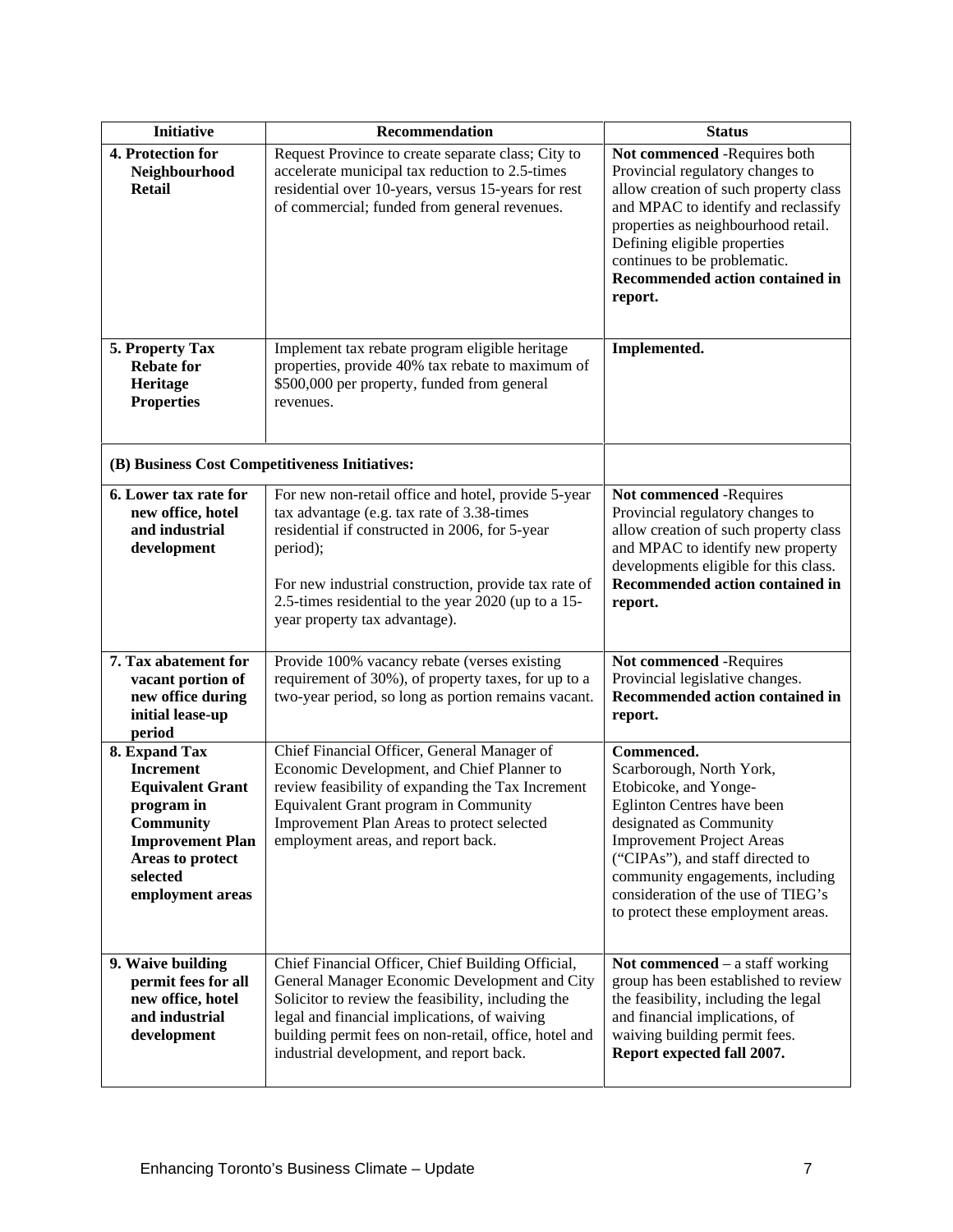| Recommendation<br><b>Initiative</b>                                                                                                                                                                                                                                                                                                                                                                                                                                                                                                                                                             | <b>Status</b>                                                                                                                                                                                                                                                                                                                                                                                                                                    |
|-------------------------------------------------------------------------------------------------------------------------------------------------------------------------------------------------------------------------------------------------------------------------------------------------------------------------------------------------------------------------------------------------------------------------------------------------------------------------------------------------------------------------------------------------------------------------------------------------|--------------------------------------------------------------------------------------------------------------------------------------------------------------------------------------------------------------------------------------------------------------------------------------------------------------------------------------------------------------------------------------------------------------------------------------------------|
| (C) General Economic Development Initiatives:                                                                                                                                                                                                                                                                                                                                                                                                                                                                                                                                                   |                                                                                                                                                                                                                                                                                                                                                                                                                                                  |
| The Chief Planner report to a Joint Meeting of<br>10. Protecting<br>Planning and Transportation Committee and<br>employment<br>Economic Development on development patterns<br>areas<br>since Council adoption of the Official Plan<br>highlighting the disposition of current applications<br>to convert employment lands to residential use;<br>and.                                                                                                                                                                                                                                          | <b>Implementation Commenced</b><br>Phase 2 of the City's Long-Term<br><b>Employment Strategy has</b><br>commenced which outlines a range<br>of actions to achieve long term<br>employment growth in the<br><b>Employment Districts consistent</b><br>with the objectives of the Official<br>Plan.                                                                                                                                                |
| Council reaffirm for the Province the position<br>taken with respect to <i>Planning Act</i> reform $-$ that<br>where Council refuses an application to convert<br>employment lands to residential, where the Official force January 1, 2007.<br>Plan designates said lands for employment<br>purposes, that the applicant have no right of appeal<br>to the Ontario Municipal Board;                                                                                                                                                                                                            | The provisions of the Planning Act<br>that remove the right of appeal of a<br>refusal to convert employment areas<br>to non-employment uses came into                                                                                                                                                                                                                                                                                            |
| 11. Promote the<br>A Mayor's Economic Competitiveness Advisory<br>Committee be established to ensure the ongoing<br>Toronto 'brand'<br>engagement and involvement of the business<br>locally and<br>internationally to<br>community;<br>increase the<br>City's profile and<br>showcase our<br>competitive<br>advantages<br>12. Initiate business<br>The City Manager be directed to create an<br>Executive Interdivisional Economic Growth Team<br>focused outreach<br>to evaluate and improve programs and services to<br>and engagement<br>enhance investment and economic growth.<br>program | Commenced.<br>Committee established consisting of<br>cross section of business, academic,<br>labour and community leaders, and<br>are providing input into the<br>development of a Prosperity<br>Agenda. Discussion paper<br>anticipated fall 2007.<br>Commenced.<br>Early action area priorities<br>dentified, including creation of a<br>"Concierge Service" and the<br>advancement of other business<br>friendly initiatives such as "BizPal" |

### **1. Correcting the Imbalance in Tax Ratios:**

Status: Commenced.

Impediments: None anticipated. Reducing tax ratios is within City jurisdiction. Provincial regulation enables a portion of any residential tax increase to be imposed on the non-residential classes, and such regulation is anticipated to be continued in future years.

Comments: The tax ratio reduction plan adopted by Council in October 2005 establishes *maximum* tax ratio targets for each of the next fifteen years,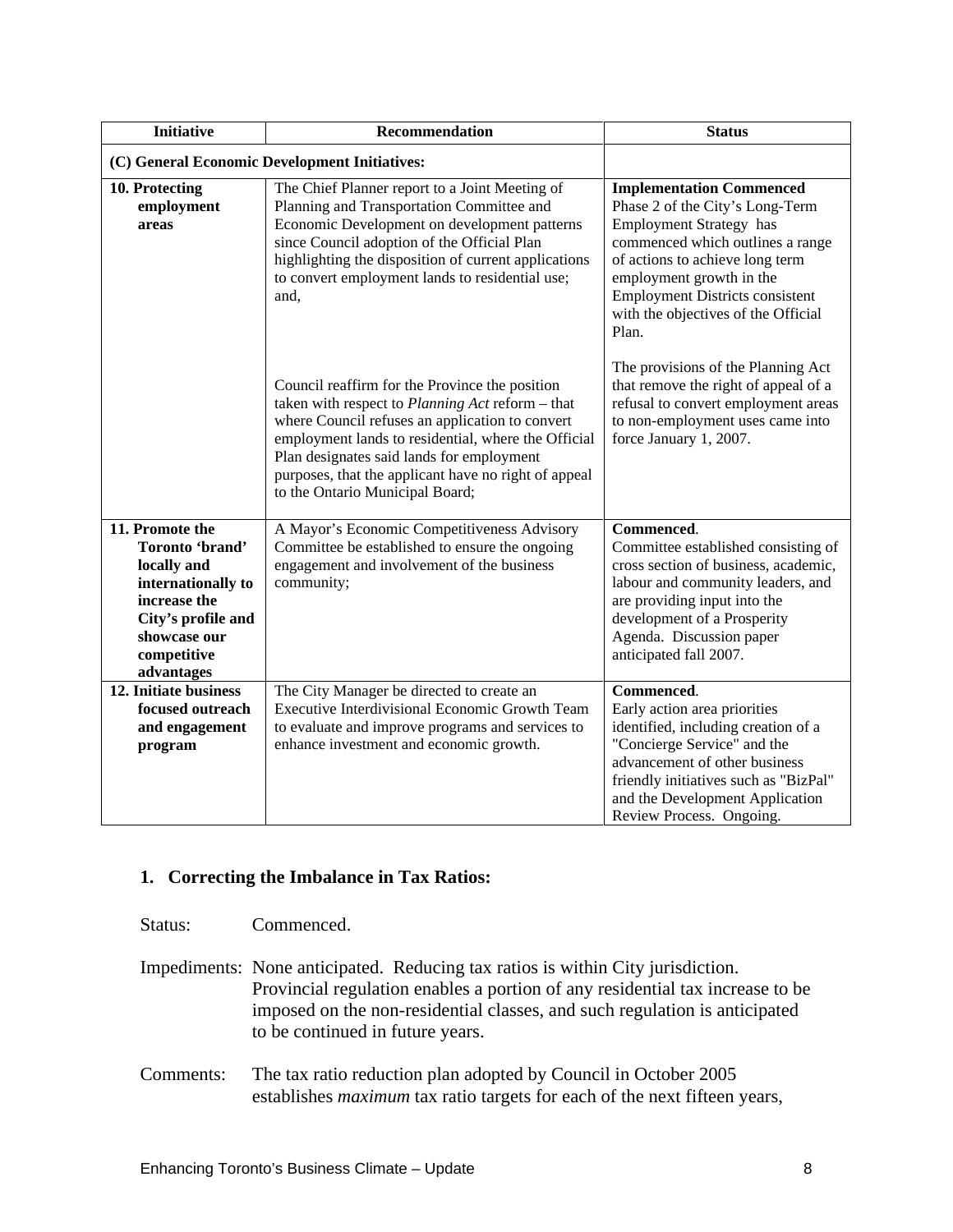calculated after any budgetary levy increase. For 2006 and 2007, the City has met or exceeded its target reductions for the Commercial, Industrial and Multi-residential classes as shown below:

|                   | 2005                         | 2006   | 2007                    |        |                               |                         |
|-------------------|------------------------------|--------|-------------------------|--------|-------------------------------|-------------------------|
|                   | Ending                       | Ending | Ending                  | 2010   | 2015                          | 2020                    |
|                   | Ratios                       | Ratios | Ratios                  | Target | Targe                         | $\mathbf{r}$<br>Target  |
| Multi-            |                              |        |                         |        |                               |                         |
| Residential       | $\sim$ $\sim$<br>J.11        | 3.63   | $\cup \, \cdot \, \cup$ | 3.38   | $\sim$ $\sim$<br>$\sim \cdot$ | $\gamma$ $\zeta$<br>⊶ ⊶ |
| <b>Commercial</b> | 3.75                         | 3.67   | 3.58                    | 3.38   | $\Omega$<br>$\cup \cdot \cup$ | $\gamma$ $\leq$<br>ن ک  |
| Industrial        | $\Lambda$ $\Omega$ 1<br>4.4. | 4.09   | 3.92<br>J.74            | 3.38   | $\Omega$                      | $\sim$ $\sim$<br>∼…     |

#### **Chart 2 – 2007 Ending Tax Ratios**

#### **2. Provincial Business Education Tax Fairness:**

Status: On March 22, 2007, as part of the 2007 Provincial Budget, the Minister of Finance announced a 7-year plan to reduce business education property tax rates (BET) for those municipalities whose rates are above the provincial average. The reductions will commence in 2008.

Impediments: Business education tax rates under Provincial jurisdiction.

Comments: City Council has formally requested on numerous occasions that the Province reduce the business education tax rates it imposes on Toronto's businesses to an average for the GTA to 'level the playing field'.

> The 2007 Provincial budget proposes a new target rate of 1.6%, to be achieved by 2014. At an education rate of 1.6%, Toronto's commercial businesses would see a tax reduction of \$205 million, and industrial, a tax reduction of \$26.5 million (\$231.5 million total).

The announcement provides for a tax 'ceiling' rate in each year from 2008 to 2014 to phase-in the reductions. For 2008, the 'ceiling' rates are 2.5% for commercial and 3.0% for industrial. Toronto's 2007 commercial and industrial education rates are 1.98% and 2.06% respectively, which is already well below the ceiling rate for 2008, and for that matter, is below the 2011 ceiling rate for commercial, and the 2012 ceiling rate for industrial.

The announcement provides, where BET rates are below the annual ceiling rate, the rate will be reduced by two percent of the amount by which they exceed 1.6%. As such, Toronto's commercial businesses should experience a \$4.1 million decrease in 2008 and annually thereafter until 2011, after which the annual reductions in the ceiling rate should increase the tax reductions significantly. For industrial, the annual reduction to 2012 is estimated at \$500,000 annually.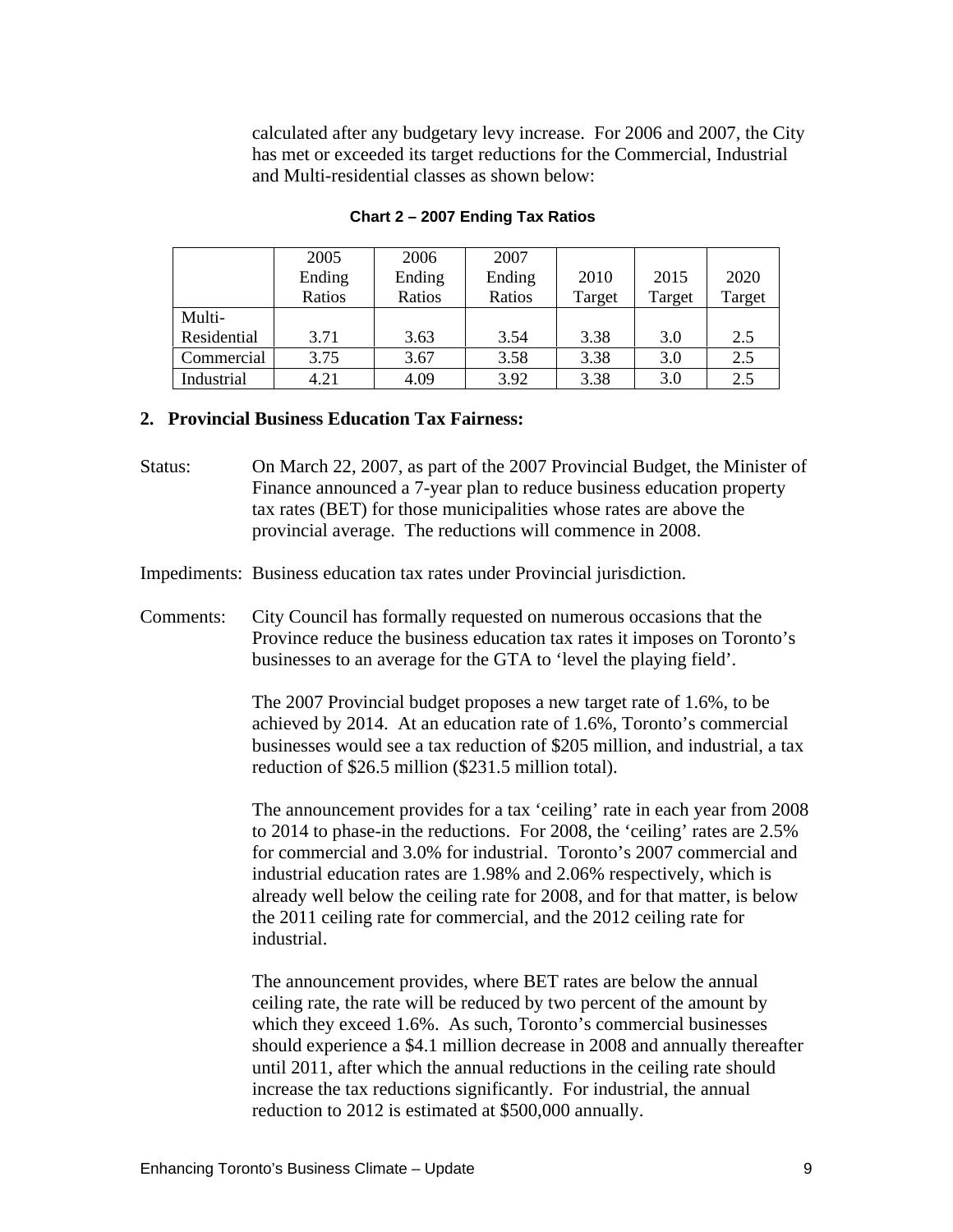The announcement is qualified that the BET rates may be recalculated in 2009 and future years to adjust for the impact of reassessment. Property assessment in 2009 will be based on a January 1, 2008 basis. If Toronto's commercial and industrial property values increase faster than the provincial average over this period, than the reductions may be less that announced.

*Recommended Action*: *The Province of Ontario be requested to accelerate the business education tax rate reductions for the City of Toronto, such that the reduction is based on difference between the current commercial and industrial education tax rates and the target rate of 1.6%, phased-in in equal instalments over seven years.*

#### **3. Capping and Clawback Fairness:**

- Status: Commenced accelerated capping implemented commencing 2006 taxation year.
- Impediments: Excluding a property from capping and clawback regime, once it has reached full-CVA taxation, requires Provincial legislative change.
- Comments: Latter point under consideration by Provincial staff.
- *Recommended Action*: *The Province of Ontario be again requested to grant the City the authority to exclude any commercial (including neighbourhood retail), industrial, or multi-residential property from any capping or clawback of taxes once such a property reaches its full-CVA level of taxation, regardless of any future reassessment;*

#### **4. Property tax relief program for neighbourhood retail:**

- Status: Not commenced. Defining eligible properties continues to be problematic.<br>Impediments: Requires both Provincial regulatory changes to allow creation of such
- property class and MPAC to identify and reclassify properties as neighbourhood retail.
- Comments: The Plan contemplated using MPAC property codes to define eligibility. For this sub-group of commercial, the intent was to accelerate the municipal tax reduction to 2.5-times residential over 10-years, versus 15 years for rest of commercial, to be funded from the operating budget with an annual impact of \$4 million. A physical survey undertaken by staff,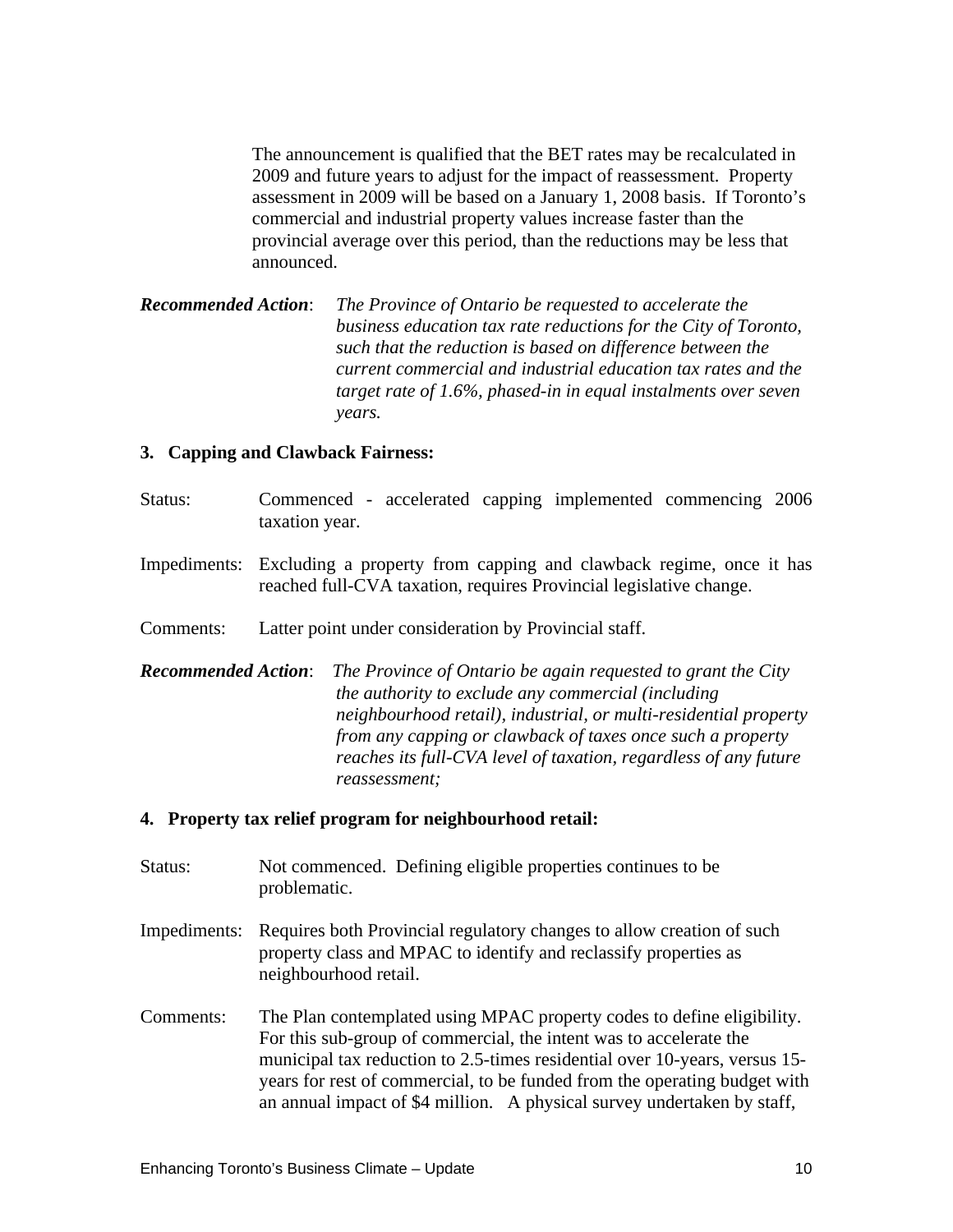Ministry of Finance, and MPAC identified definitional and eligibility issues related to the use of property codes. The issue of providing tax relief for specific sub-groups of properties was

probably one of the most complex and divisive of issues that staff had to deal with during the consultation process to enhance Toronto's business climate. The idea of providing preferential property tax treatment to small businesses is not new, having been previously raised by various stakeholders over the past two decades without reaching any clear consensus. The use of property codes as contained in the assessment rolls was thought to provide an opportunity to provide tax relief to a subgroup of commercial for which such relief was generally intended and without engaging in ongoing debate on definitional issues. Unfortunately, property codes have been determined to also be fraught with definitional problems, and are not at an appealable standard for taxation purposes. In any event, the Ministry of Finance and MPAC have not responded positively to the request of considering using property codes. Alternate approaches considered during the consultation process included:

- 1. Using the available Optional Commercial Sub-Class
- 2. Using Graduated Tax Rates (GTR) within an optional commercial property class, which is yet to be prescribed by regulation, consisting of all commercial properties which are not within any of the other optional commercial property classes (the "residual commercial class")
- 3. Using Geographic boundaries BIA's together with the optional residual commercial class and with or without GTR

Regulation, and the returned roll provides identification of sub-classes of commercial, and which can be used for taxation purposes.

| AS provided for in Legislation                                                           |                |
|------------------------------------------------------------------------------------------|----------------|
|                                                                                          | No. properties |
| Commercial ('C')<br>"Residual"<br>(includes strip retail – approx.<br>13,200 properties) | 32,936         |
| Large Office Buildings ('D')                                                             | 738            |
| Parking Lots ('G')                                                                       | 324            |
| Large Shopping Centres ('S')                                                             | 392            |
| Large Sports Facilities ('Q')                                                            |                |
| <b>Total - Commercial:</b>                                                               | 34,393         |

#### **Chart 3 – Optional Sub-Classes of Commercial As provided for in Legislation**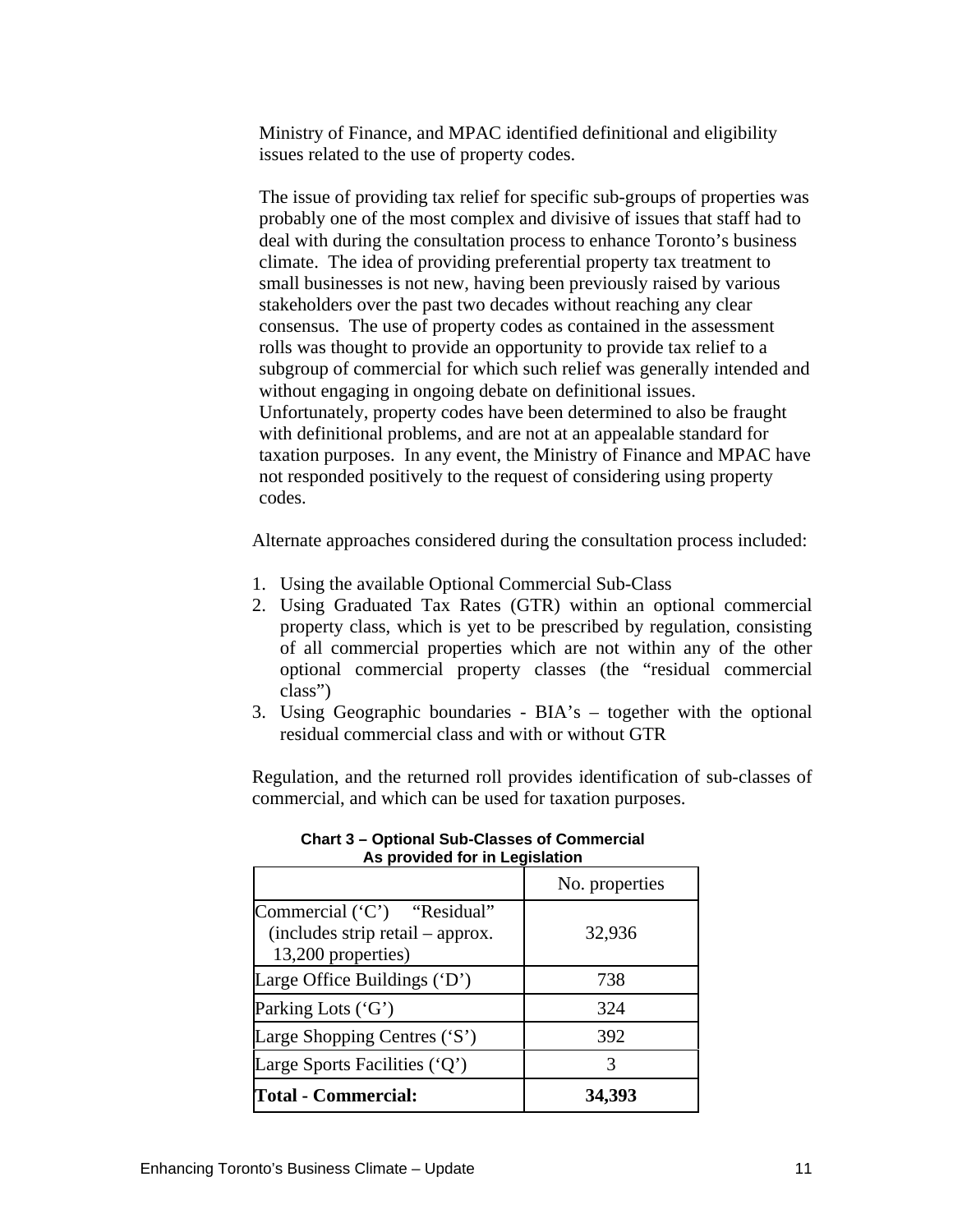The uses of property codes, as originally proposed, would have seen the tax relief targeted to the approximately 13,200 strip retail and retail with residential above properties.

Properties of strip retail and retail with residential above are all contained within the 'residual' commercial class, and represent 33% of this class. Other major property types in this class include commercial and industrial condominiums, small and medium office, retail banking branches, and retail including big-box, as shown in Chart 4.



Strip retail properties represent 33% of the residual commercial class

Staff have analyzed various options available that are in keeping with intent of the original recommendation, the results of which are shown in Chart 5. Staff are now recommending Option 3 (see chart below) – using a graduated tax rate within the residual commercial class, with the tax rate for the first assessment band being set at neighbourhood retail tax ratio target already approved by Council under the Enhancing Toronto's Business Climate initiative. Staff would report annually on the assessment threshold for the first band such that the budgetary funding implication would remain at the \$4-\$5 million approved by Council. Currently, this would be in the order of \$750,000-\$1,000,000 CVA, as shown under Option 3 in Chart 5.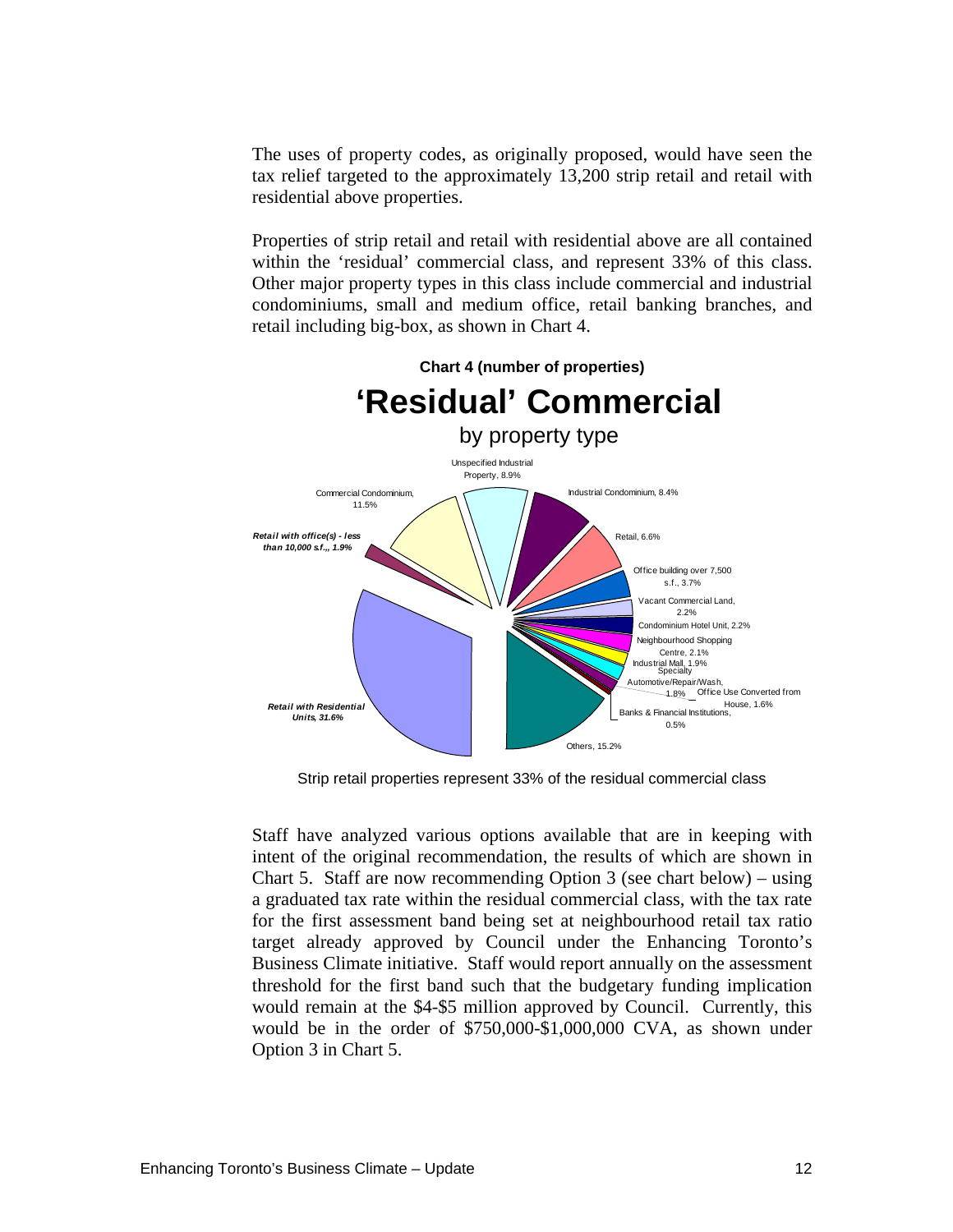The benefits of this approach include: it provides assistance to small and medium business, not just strip retail; all 'residual' commercial properties benefit to some extent; avoids definitional issues; and no legislative change is required.

| Option                                                                                                                     | No.<br><b>Properties</b><br><b>Affected</b> | <b>Estimated</b><br><b>Cost</b>                                                                  | Legislative<br>Change<br>required? |
|----------------------------------------------------------------------------------------------------------------------------|---------------------------------------------|--------------------------------------------------------------------------------------------------|------------------------------------|
| Tax all residual commercial class at<br>neighbourhood retail target                                                        | 32,936                                      | \$10.4 M                                                                                         | No                                 |
| Tax residual commercial class<br>below a threshold CVA value at<br>neighbourhood retail target                             | 10,141<br>11,006                            | $\vert$ \$3.1 M $\omega$<br>\$500k CVA <u>or</u><br>$\vert$ \$4.5 M @ \$1M $\vert$<br><b>CVA</b> | Yes                                |
| 3 Graduated tax rate within<br>residual class, tax 1 <sup>st</sup> band at<br>neighbourhood retail target                  | 32,936                                      | \$4.6 M @<br>\$750k CVA <u>or</u><br>\$5.3.6 M @<br>\$1M CVA                                     | <b>No</b>                          |
| 4 Graduated tax rate within BIA, tax<br>1 <sup>st</sup> band at 2.5x Res. rate, 2 <sup>nd</sup> band<br>at commercial rate | 7,069                                       | \$4.41 M @<br>\$100k CVA                                                                         | Yes                                |

**Chart 5 Summary of Options – Small Business**

*Recommended Action*: *Recommendation (4) of the report "Enhancing Toronto's Business Climate – It's Everybody's Business", adopted by Council on October 26, 27, 28 and 31, 2005, be deleted and replaced by the following:*

- *(4) (i) Council approve a program, for the taxation years 2008 to 2015, to provide property tax relief for the residual commercial property class, in accordance with the following:*
	- *(a) Subject to the regulation requested by Recommendation (2) below being filed by the October, 2007 Council meeting, Council adopt the residual commercial class for the 2008 to 2015 taxation years;*
	- *(b) If the regulation requested by Recommendation (2) below has not been filed by the October, 2007 Council meeting, Council adopt the Large Office*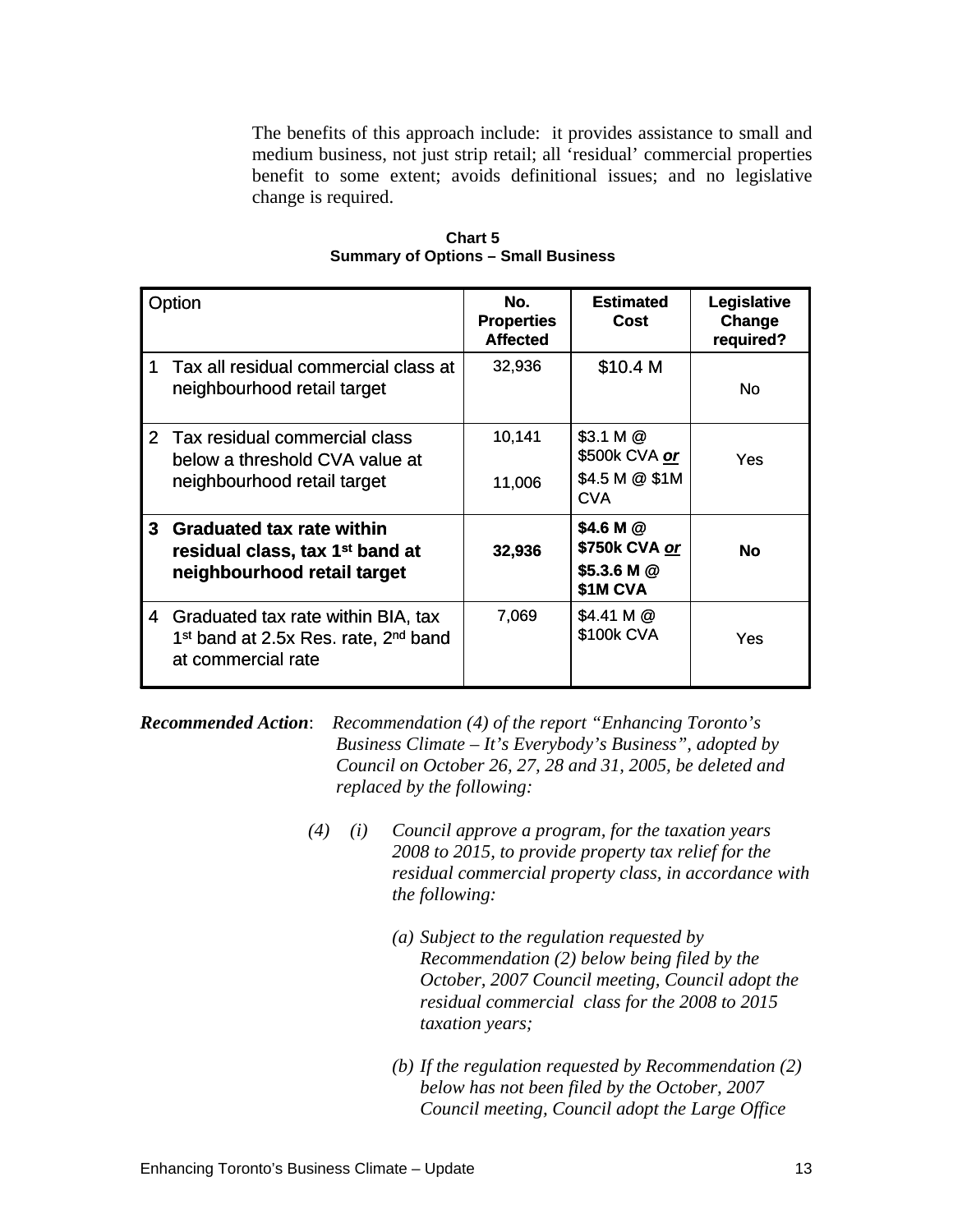*Buildings property class, the Parking Lots property class, the Large Shopping Centres property class, and the Large Sports Facilities property class, resulting in the balance of commercial properties essentially being the residual commercial class;*

- *(ii) Council endorse two bands of assessment of property for the purposes of facilitating graduated tax rates for the residual commercial class;*
- *(iii) Council endorse an accelerated phase-in over a maximum 8-year period, commencing in 2008, to reduce the target tax ratio for the first band of assessed value in the residual commercial class to 2.5-times the municipal residential tax rate by 2015;*
- *(iv) The maximum tax ratios for the first band of assessment of the residual commercial class be as set out in Column II below, and the maximum tax ratio for the second band of assessment be as set out in Column III:*

| Column I | Column II                 | Column III                |
|----------|---------------------------|---------------------------|
| Tax Year | Maximum Tax Ratio – First | Maximum Tax Ratio -       |
|          | <b>Band of Assessment</b> | Second Band of Assessment |
|          |                           |                           |
| 2008     |                           | 355<br>J.J.               |
| 2009     |                           |                           |
| 2010     |                           | 3.38                      |
| 2015     |                           |                           |
| 2020     |                           |                           |

- *(v) The assessed value threshold for the bands of assessment for the residual commercial class be initially established for the 2008 taxation year at \$1,000,000 assessed value, and that the Deputy City Manager and Chief Financial Officer be directed to report annually thereafter on the threshold for the bands of assessment as part of the annual tax levy report;*
- *2. The Minister of Finance be requested to file a regulation to create an optional property class consisting of all commercial properties which are not in any other optional commercial property class (the "residual commercial class");*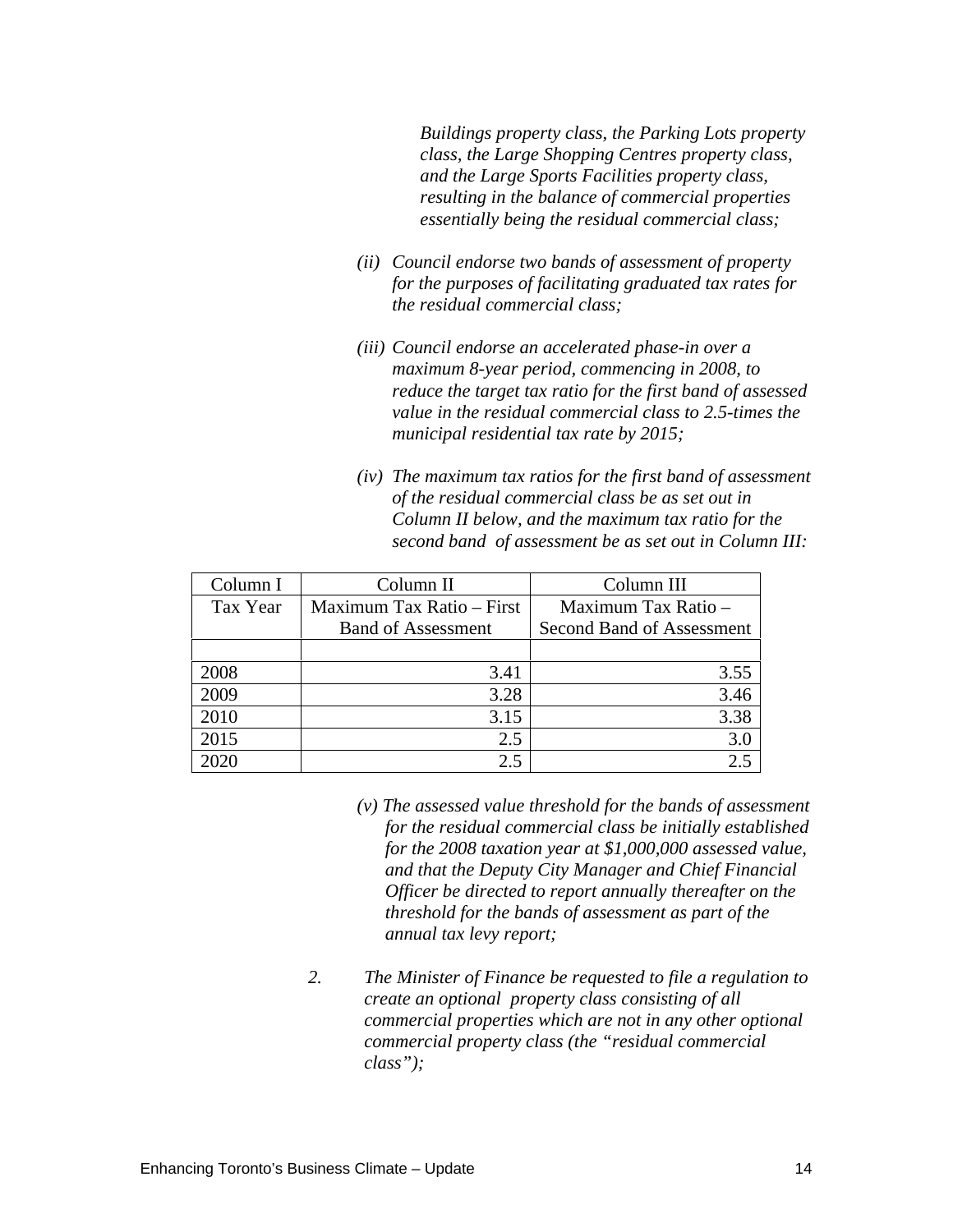### **5. Property tax rebates program for eligible designated heritage properties:**

Status: Commenced in 2006.

Impediments: None. Within City jurisdiction.

Comments: In 2006 the first phase of the Heritage Tax Rebate Program was initiated, for which six national historic sites were eligible to apply for a tax rebate for 2006. For 2007, the program has been expanded to include all designated historic properties with easement agreements with City, the funding of which is included in the 2007 non-program operating budget. Eligible heritage properties will receive a property tax rebate of 40%, to a maximum rebate of \$500,000 per year. The Province funds the education share of the rebate. For 2007, it is estimated that between 150 and 225 properties will be eligible for the Heritage Tax Rebate, with the total amount being rebated estimated at \$6.9 million, with the City's share being \$3.5 million, which has been provided for in the 2007 Operating **Budget.** The contract of the contract of the contract of the contract of the contract of the contract of the contract of the contract of the contract of the contract of the contract of the contract of the contract of the

#### **6. Creating a New non-retail office, hotel and industrial property class**

- Status: On March 22, 2007, as part of the 2007 Provincial Budget, the Minister of Finance announced that all new commercial and industrial development will be eligible as a new class for lower education property tax rate of 1.6%, effective for properties constructed on or after March 22, 2007. Regulation defining the eligibility criteria has yet to be made. Provincial staff advise it is anticipated that such regulation will give the City the flexibility to adopt such a new class under its own Enhancing Toronto's Business Climate initiative to provide a lower tax rate for new non-retail office, hotel and industrial development. There are some indications this announced, but not yet implemented, measure is being viewed favourably by the development community, with three major new downtown towers beginning construction as previously noted.
- Impediments: Requires Provincial regulatory changes to allow creation of such property class and MPAC to identify new property developments eligible for this class.
- Comments: The City proposal to provide for a lower tax rate for new non-retail office, hotel, and industrial development was intended as a part of a "package" of business cost competitiveness initiatives to facilitate development of new business properties faster than they otherwise develop.

The proposal with respect to new non-retail office and hotel was to target the five-year forward looking tax ratio target, as shown below: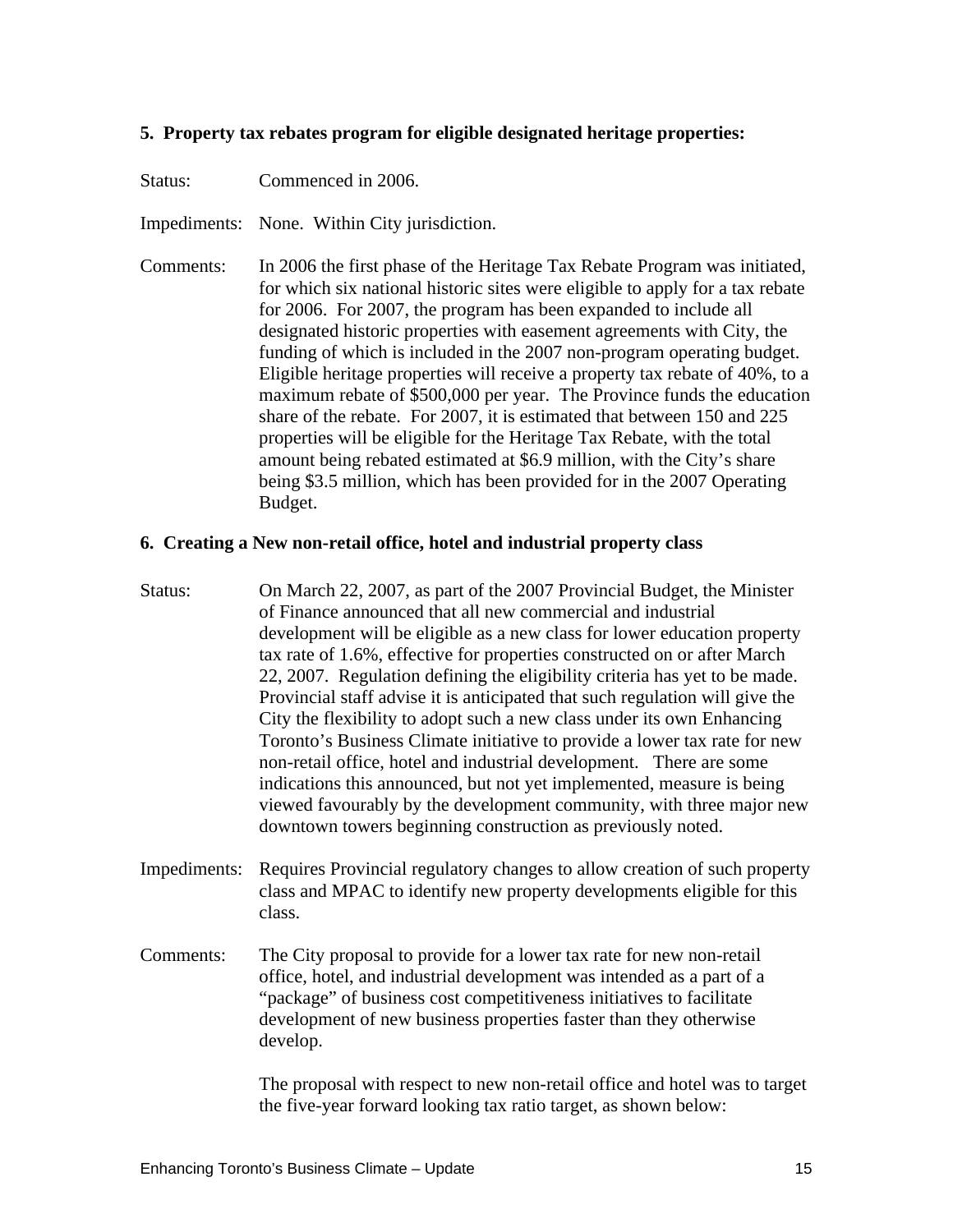| Column I      | Column II                              | Column III                                                 | Column IV      |
|---------------|----------------------------------------|------------------------------------------------------------|----------------|
|               |                                        | Tax Ratio Target applicable<br>for a 5-year period for new |                |
|               |                                        | non-retail office and hotel                                |                |
|               | Year Occupancy Commercial Residual Tax | construction, and eligible                                 | Applicable Tax |
| Permit Issued | Ratio                                  | expansions                                                 | Years          |
| 2006          | 3.72                                   | 3.38                                                       | $2006 - 2010$  |
| 2007          | 3.63                                   | 3.30                                                       | $2007 - 2011$  |
| 2008          | 3.55                                   | 3.23                                                       | $2008 - 2012$  |
| 2009          | 3.46                                   | 3.15                                                       | $2009 - 2013$  |
| 2010          | 3.38                                   | 3.08                                                       | $2010 - 2014$  |
| 2011          | 3.30                                   | 3.00                                                       | $2011 - 2015$  |
| $2012+$       |                                        | as embodied in report                                      |                |

#### **Chart 6 Original Proposal for New Non-Retail Office and Hotel Development**

 For example, an office developed in 2007 would have a tax ratio of 3.30 for a period of five years, at which time the rest of commercial would catch up. In other words, the new development gets a five-year tax advantage. The reason the period was limited to five years was so as to not create a system that has the inadvertent effect of causing tenants to move from existing buildings to new buildings solely to get a lower tax rate. With respect to industrial development, because they compete more on a national and international level, rather than within Toronto proper, the proposal provided for the lower tax ratio of 2.5-times the residential from the onset.

Through further consultation with staff of the Ministry of Finance aswell as MPAC, it was determined that the original proposal for commercial would require a new class to be created for each and every year of the Plan, and would be cumbersome and problematic. Instead of a five-year forward target, it would be simpler, and consistent with the Provincial proposal for a lower education tax rate for new development, to have one target for the new eligible development.

As such, staff are recommending the original proposal be amended to provide for the lower tax ratio of 3.0 times residential for new non-retail office and hotel development, with such target to review in five years time. This should be viewed by the industry as an improvement to the plan. The contract of the contract of the contract of the contract of the contract of the contract of the contract of the contract of the contract of the contract of the contract of the contract of the contract of the cont

*Recommended Action*: *Recommendation (6)(a) of the report "Enhancing Toronto's Business Climate – It's Everybody's Business", adopted by Council on October 26, 27, 28 and 31, 2005, be deleted and replaced by:*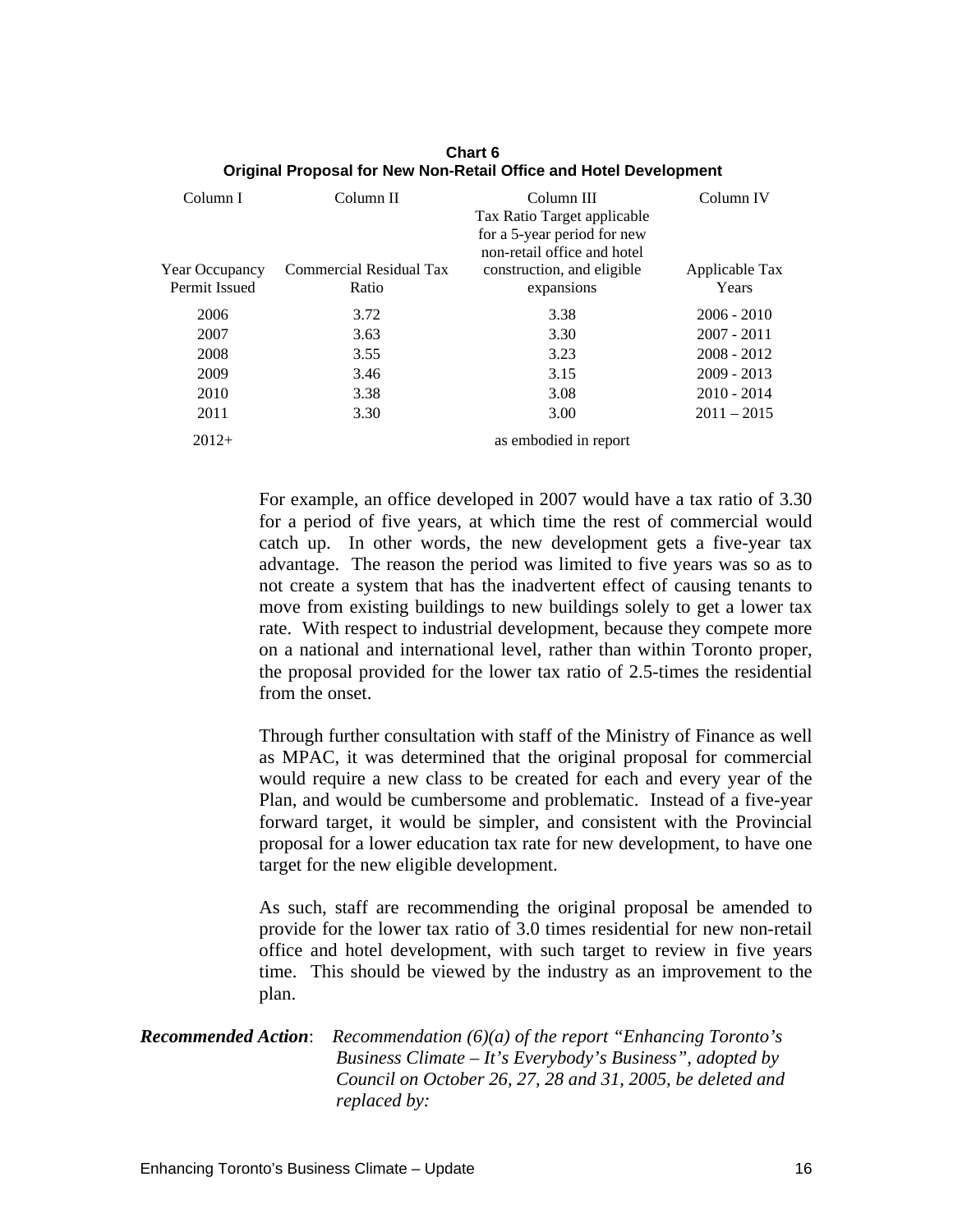- *6(a)(i) Conditional upon the Province implementing new classes for all new commercial and industrial development for 2008, a City program be approved, commencing in 2008, to provide for a lower municipal tax rate to apply for all new non-retail office and hotel development, and expansions of 50% or more in gross floor area related to non retail office and hotel uses, with such a lower tax rate being based on a tax ratio of 3.0 times the residential rate, and determined from the time the Occupancy Permit is issued, and that this target ratio be reviewed in five years time (2012);*
- *(a)(ii) The Province be requested to grant the City the authority to establish lower tax rates for a limited time period for new or expanded non-retail office, hotel and industrial properties described above;*

#### **7. Enhanced Vacancy Rebate Program for New Office Development:**

Status: Not commenced.

- Impediments: Requires Provincial legislative change to provide for the abatement of property taxes related to the vacant portion of new construction.
- Comments: The Plan contemplated, as part of a 'package' of business cost competitive initiatives, a City program to provide for the abatement of property taxes related to the vacant portion of new office construction during the initial lease-up period, for a period not to exceed two years on that portion that remains vacant from the time that the occupancy permit

was issued.<br>The intent of this initiative was to help reduce the uncertainty and risk during the initial lease-up period of major new office development. Existing legislation already provides for a 30% tax rebate for vacant commercial space. The Province funds the rebate on the education portion of taxes. The proposal in this report would increase that rebate to 100% of taxes payable for vacant space that has never been leased or occupied. Once the building is fully leased, it would be levied taxes at the same rate as existing office buildings.

Staff continue to feel this is a relatively modest incentive for the developers of new office buildings. Like the other incentives outlined in this report, increasing the vacancy rebate creates a win-win outcome that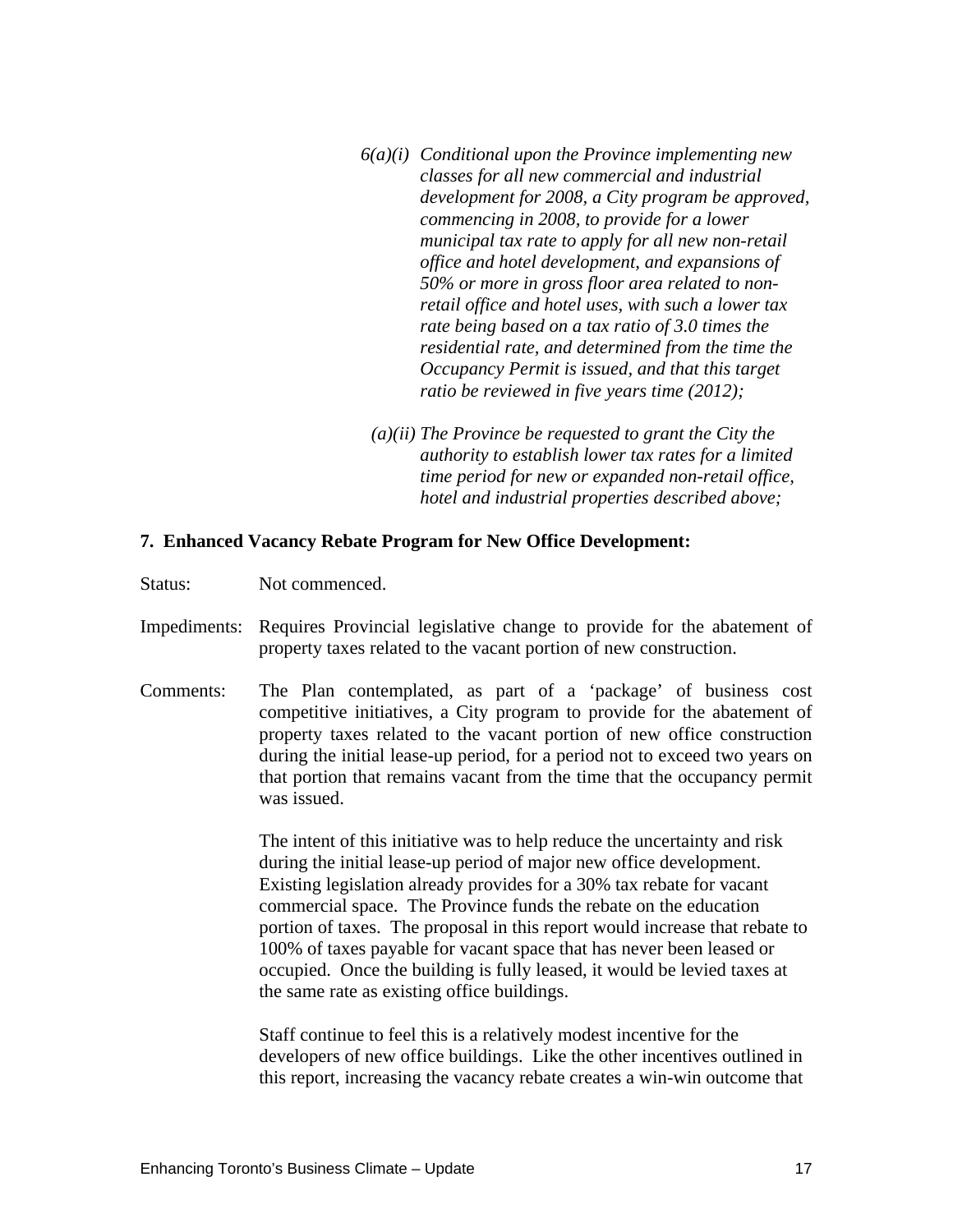will serve to increase the City's long term assessment base, in this case by providing the building owner with more time to attract tenants.

*Recommended Action*: *The Province of Ontario be again requested to grant the City the authority provide a program to provide for the abatement of property taxes related to the vacant portion of new office construction during the initial lease-up period, for a period not to exceed two years on that portion that remains vacant from the time that the occupancy permit was issued;*

### **8. Expanding of Tax Increment Equivalent Grant program to protect selected employment areas**

- Status: Commenced.
- Impediments: None anticipated. Ministry of Municipal Affairs and Housing has jurisdiction to approve Community Improvement Plan Areas.
- Comments: Tax Increment Equivalent Grants (TIEG's) are permitted under current legislation. These are usually targeted at specific areas. The New Toronto Community Improvement Plan (CIP) is an example of a City program of tax incremental grants to protect that employment area. The grants are funded entirely from new incremental tax revenues. The balance of new tax revenue, after paying out the grants, contribute to the City's overall tax revenues arising from new assessment growth.

A recent staff report designates the Scarborough, North York, Etobicoke, and Yonge-Eglington as Community Improvement Project Areas, which is a first step to establishing policies and incentives to protect and enhance these areas for employment uses. While the exact mix of incentives has yet to be determined, it is anticipated that the tools available through the Enhancing Toronto's Business Climate initiative will be utilized to protect these important employment areas. This report can be viewed at: [http://www.toronto.ca/legdocs/mmis/2007/pg/bgrd/backgroundfile-](http://www.toronto.ca/legdocs/mmis/2007/pg/bgrd/backgroundfile-2400.pdf)  $\frac{2400. \text{pdf}}{2400. \text{pdf}}$ 

### **9. Waiving/rebating of building permit fees on non-retail office, hotel and industrial development**

- Status: Staff report pending.
- Impediments: Requires Provincial regulatory change; Building Code Act does not grant the City specific authority to waive permit fees; funding implications for City/Buildings Division.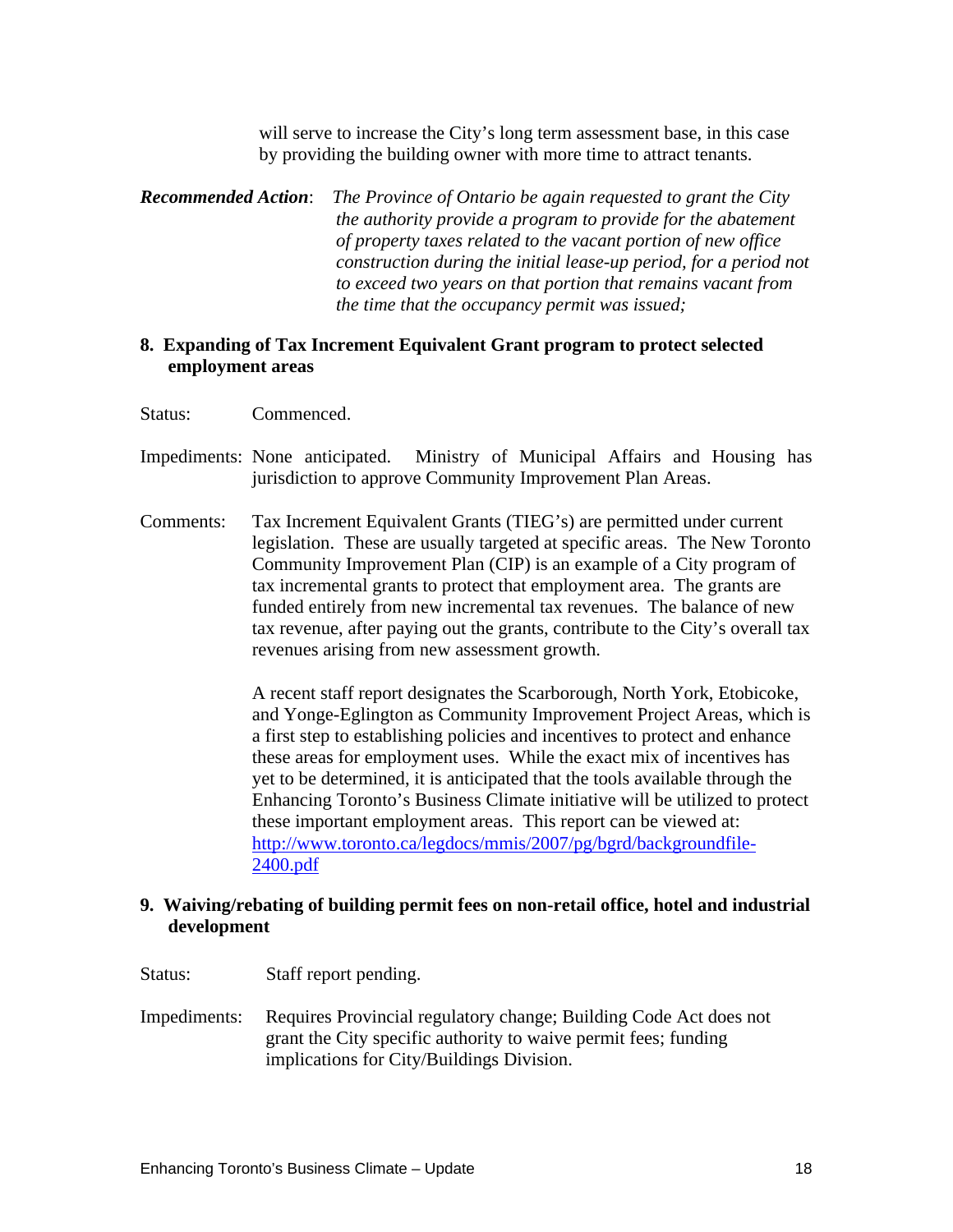Comments: The Deputy City Manager and Chief Financial Officer, in consultation with the Chief Building Official and other staff, are to report on feasibility, and legal and financial implications of waiving building permit fees. The second state of the second state  $\sim$ 

> An internal staff working group has been established to explore the issues, and to report back in the fall of 2007.

#### **10. Protecting Employment Areas**

Status: Implementation Completed.

Impediments: None.

Comments: Disposition of applications reported on to Planning & Growth Management Committee May 3, 2007 in the report Profile Toronto: How Does The City Grow?" This document can be viewed at: <http://www.toronto.ca/legdocs/mmis/2007/pg/bgrd/backgroundfile->  $3314.pdf$ 

The outcomes of appeals to the OMB for sites in Employment Districts was reported to Economic Development Committee May 9, 2007. This report can be viewed at: <http://www.toronto.ca/legdocs/mmis/2007/ed/bgrd/backgroundfile->  $\frac{3361. \text{pdf}}{200. \text{pdf}}$ 

As well, the provisions of the *Planning Act* that remove the right of appeal of a refusal to convert employment areas to non-employment uses came into force January 1 2007.

#### **11. Mayor's Economic Competitiveness Advisory Committee**

Status: Commenced.

Impediments: None.

Comments: The Mayor's Economic Competitiveness Advisory Committee was established in June 2006. Its membership is comprised of 25 senior executives representing a cross section of business, academic, labour and community interests. At its first meeting it created three Early Action Area workgroups to focus on the topics of 1) Toronto's Identity: Establishing a Clear Message to Promote the City; 2) Retaining and Attracting Business Investment and 3) Enabling Competitiveness: Creating a Supportive Business Environment. The full committee has met four (4) times since its inception. An interim report from the Committee will be released in June 2007. The Committee is now advising the Mayor